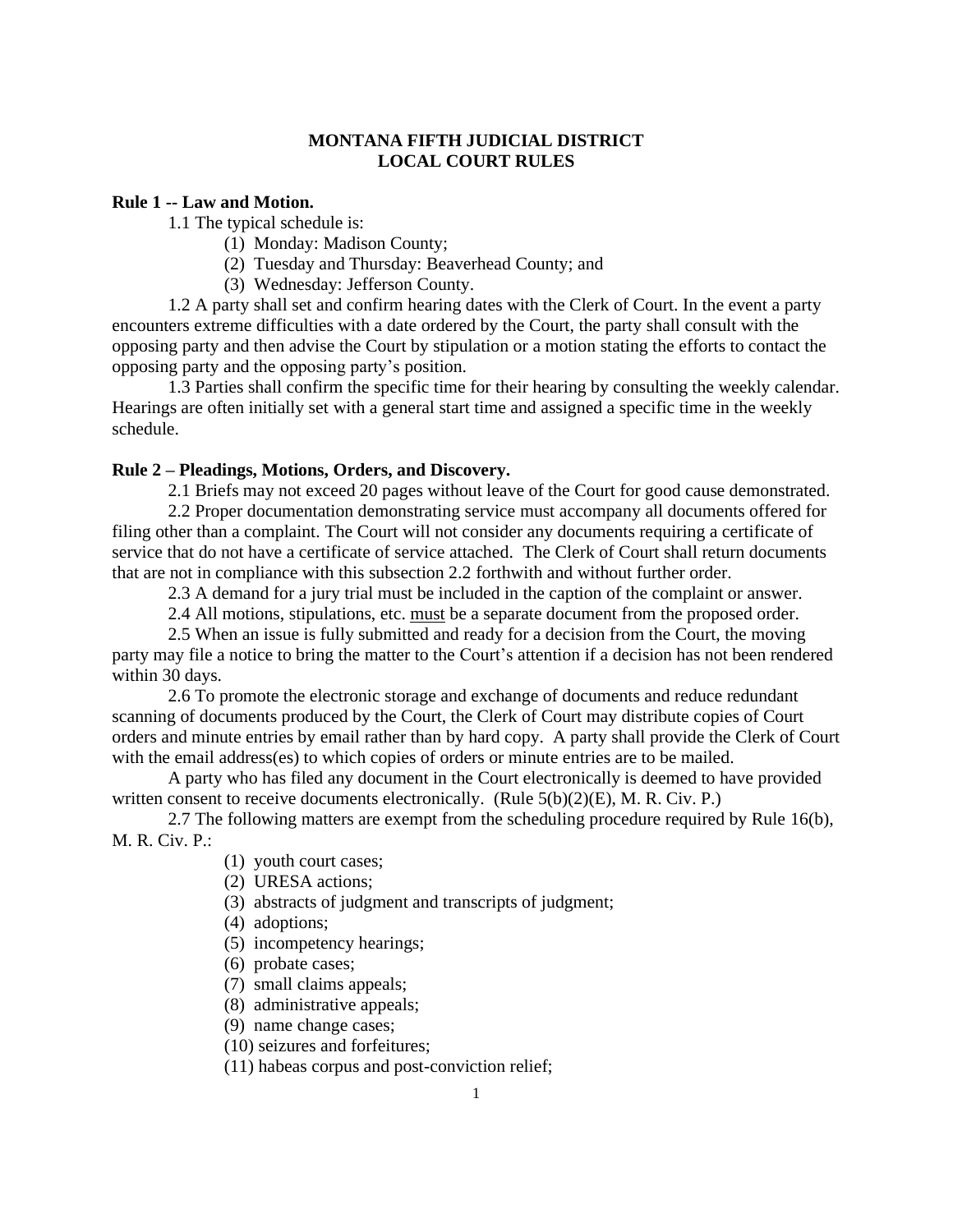(12) criminal cases; and

(13) other cases for which good cause is shown.

2.8 Pursuant to Rule 26, M. R. Civ. P., the following discovery rules must be followed in every cause not exempted in subsection 2.7, except Domestic Relations Cases and those cases wherein good cause is shown by motion and affidavit:

(1) Except with leave of the Court, a party may not seek discovery from any source before making an appropriate pre-discovery disclosure and may not seek discovery from another party before serving that party with an appropriate disclosure. A party may serve written discovery requests upon a party simultaneously with service of the required disclosure statement upon that party. Each party shall serve an appropriate disclosure not later than 30 days after entry of the case scheduling order. The disclosure must contain the following information:

(a) the factual basis of each claim or defense advanced by the disclosing party;

(b) the legal theory upon which each claim or defense is based, including, when necessary for a reasonable understanding of the claim or defense, citations or pertinent legal or case authorities;

(c) the name and, if known, the address and telephone number of each individual known or believed to have discoverable information about the claims or defenses and a summary of that information;

(d) a copy of or a description, including the location and custodian, of documents or data compilations and tangible things and relevant documents reasonably likely to bear on the claims or defenses;

(e) a computation of any damages claimed; and

(f) the substance of any insurance agreement that may cover any resulting judgment.

(2) The disclosure obligation is reciprocal and continues throughout the case. A party who has made a pre-discovery disclosure is under a duty to supplement or correct the disclosure within a reasonable time if the party learns that the information disclosed is not complete and correct or is no longer complete and correct.

### **Rule 3 -- Filings.**

3.1 All cases shall be filed using e-filing unless specifically exempted.

 (1) All pro se litigants and DP (probate), DG (guardianship), DF (paternity), and DA (adoption) cases cannot be e-filed at this time. Filings in these matters shall be filed in accordance with rule 3.5.

3.2 Documents not filed in accordance with these rules shall be rejected by the Clerk of Court's Office.

 3.3 All proposed e-file Orders shall be filed in Word, as a separate document categorized as a Proposed Order in e-file, and shall not have a footer, or signature/date block for the judge.

3.4 All exhibits unable to be e-filed shall be delivered to the Clerk's office and shall be accompanied by a Notice describing the exhibits. The Clerk's office will file the Notice when they are in possession of the exhibits.

3.5 (1) All documents not currently accepted by e-filing may be submitted for filing in person, by email, or facsimile *and must be accompanied by the fee of \$.50/page as required by §25- 1-201(1)(r), MCA*. Documents filed by email or facsimile are considered the originals. Mailed original documents are **not required and duplicates may not be filed.**

(2) Documents submitted by email in accordance with 3.5(1) must be emailed to: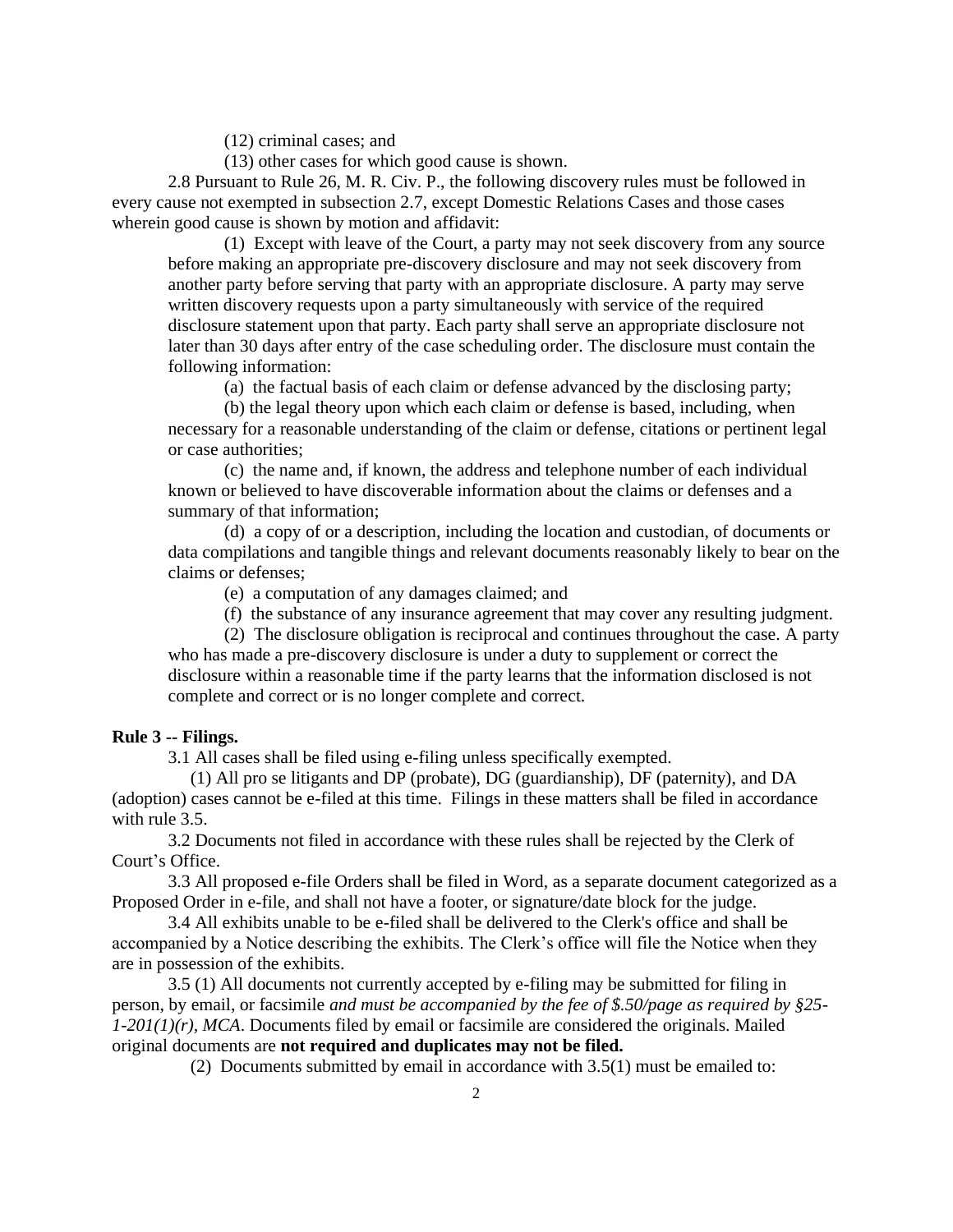Beaverhead County: [clerkofcourt.beaverhead@mt.gov](mailto:clerkofcourt.beaverhead@mt.gov) Jefferson County: [dwoods@mt.gov](mailto:dwoods@mt.gov) Madison County: [kmiller@mt.gov](mailto:kmiller@mt.gov) **AND** [chill@mt.gov](mailto:chill@mt.gov)

 (3) Documents submitted by facsimile must be faxed to: Beaverhead County: (406) 683-3728 Jefferson County: (406) 225-4044 Madison County: (406) 843-5207

3.6 When filing documents by email or facsimile, the following guidelines must be followed: (1) all documents must be properly signed and dated with the party's copied or

electronically generated signature; and

 (2) emailed documents must be in a PDF format and submitted as an attachment to an email.

3.7 For the purposes of this rule, the term "document" means any combination of a motion, brief, affidavit, etc., that is filed in a civil or criminal case.

 3.8 Payment or proof of payment is required prior to the Clerk's office accepting/filing any documents.

## **Rule 4 -- Jury Instructions.**

4.1 The parties **shall** confer with each other before submitting jury instructions. Duplicate instructions may not be submitted.

4.2 Requested instructions must include a cover sheet bearing the case number, caption, title, e.g., "Plaintiff's Requested Instructions," signature, and praecipe.

4.3 Each requested instruction must be identified by party and consecutive number, e.g., "Plaintiff John Smith's Requested Instruction No. 1," "Plaintiff John Smith's Requested Instruction No. 2," and so forth.

4.4 Parties shall provide only an electronic copy of instructions in Word format to Diane Kaatz, Judicial Assistant at [dkaatz@mt.gov.](mailto:dkaatz@mt.gov)

4.5 For criminal trials jury instructions are due 7 days before trial unless otherwise noted by the Court. For civil trials jury instructions are due 21 days before trial.

#### **Rule 5 – Attorneys.**

5.1 An attorney seeking to appear *pro hac vice* shall file a motion and proposed order accompanied by a copy of the State Bar of Montana *Pro Hac Vice* Application and confirmation correspondence from the Bar Admissions Administrator.

5.2 After the final disposition of a case and after the time for appeal has expired, an attorney is relieved of the attorney's duties as counsel of record, provided the attorney first files a notice of termination with the Clerk of Court and serves the notice on their client and the opposing party. Thereafter, notice must be served on the opposing party as provided in Rule 4(D), M. R. Civ. P.

5.3 If no action occurs within 12 months of entry of a final decree or order in a Domestic Relations or Paternity case, an attorney is no longer considered to be counsel of record in the case and the attorney's designation as such must be terminated, unless the attorney provides notice to the Court otherwise.

## **Rule 6 -- No Appearance by Party Required.**

A personal appearance by a party may not be required in the following cases and under the circumstances specified: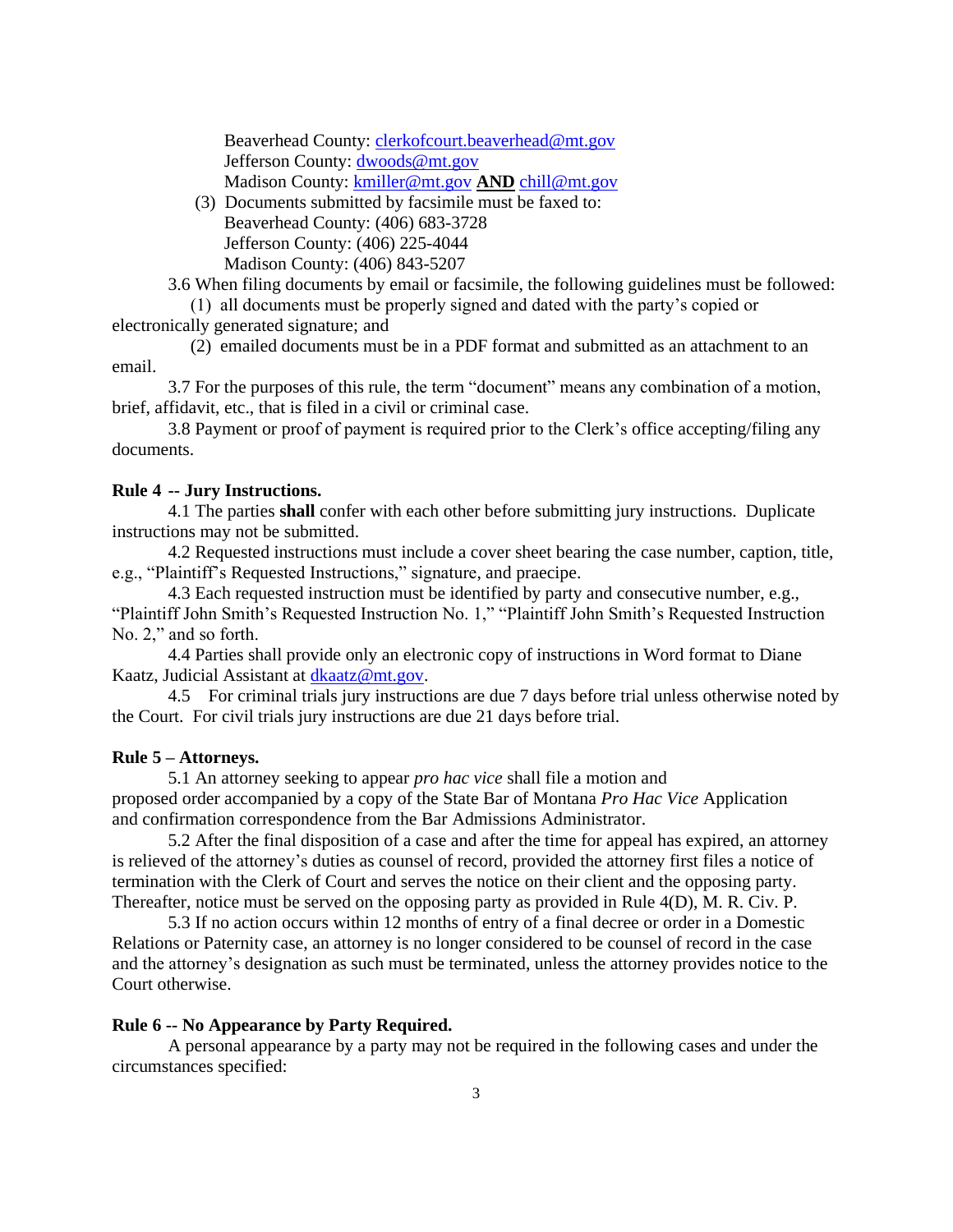(1) quiet title actions when an affidavit of the salient facts has been filed with the Court and the opponents are in default;

(2) probate of estates when proper documentation has been filed and there is no objection from any interested party; and

(3) dissolutions when:

(a) there is filed a verified petition and uncontroverted affidavit, including proof of service upon the opposing party;

(b) both parties are represented by counsel or there is written certification that the opposing party recognizes that counsel is appearing only for one party and consents to proceed without counsel;

(c) there are signed written agreements on all issues; and

(d) a completed vital statistics form, judgment fee, and proposed order are provided.

## **Rule 7 -- Default Judgments and Writs of Execution.**

7.1 An application for default judgment must show how the total claimed with interest has been calculated, including but not limited to the interest rate (prime rate as of January of that year per fedprimerate.com), per diem, and number of days accrued.

7.2 Writs of execution must include information in accord with the format available from the Clerk of Court or in a substantially similar form.

#### **Rule 8 -- Exhibits.**

8.1 The Clerk of Court shall keep a list of all exhibits offered and the ruling of the Court thereon. An exhibit admitted into evidence may not be removed from the custody of the Clerk of Court without the Clerk's prior approval.

8.2 Exhibits must be pre-labeled as follows:

- (1) Plaintiff's/Petitioner's (Exhibit 1, 2, 3, etc.); or
- (2) Defendant's/Respondent's (Exhibit A, B, C, etc.).

8.3 Four exhibit lists, and four exhibits must be submitted as follows:

- (1) Court file/Clerk of Court (original);
- (2) Judge (copy);
- (3) moving party; and
- (4) other party(s).

# **Rule 9 – Probates.**

9.1 The Clerk of Court shall send notice to the personal representative of an Estate three months prior to the expiration of the two-year deadline.

9.2 If the Estate has not been closed by the expiration of the two-year deadline and good cause has not been shown why the Estate should remain open, the Court may order the personal representative and attorney to appear and show cause why the estate has not been closed in the time allowed.

#### **Rule 10 -- General Provisions.**

10.1 No food or drink is allowed in the courtroom except for water and coffee that are in suitable **covered** containers.

10.2 Cell phones are allowed in the courtroom only when silenced.